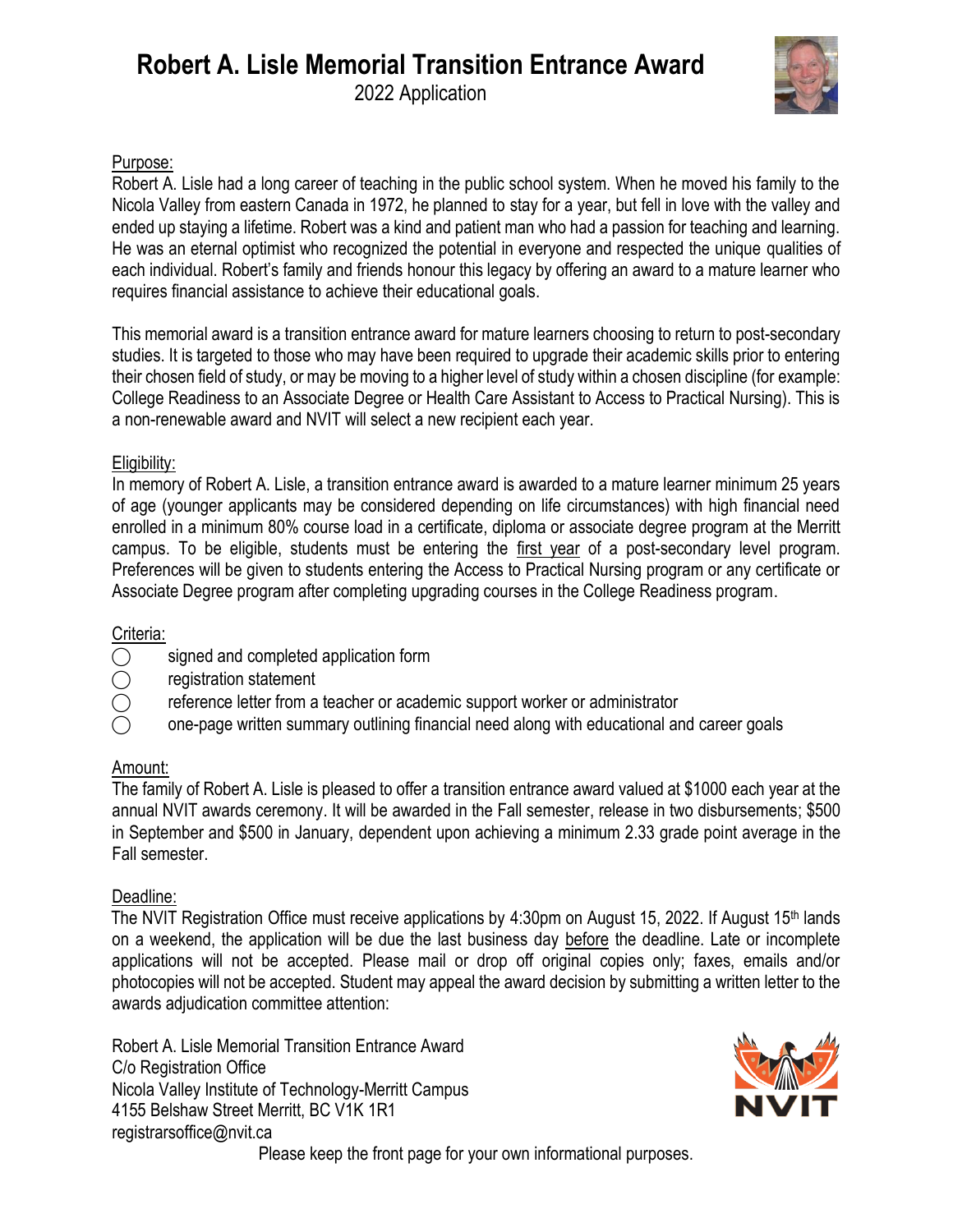## **Robert A. Lisle Memorial Transition Entrance Award** 2022 Application



| PERSONAL INFORMATION:                                                                                  |                                                                      |                |
|--------------------------------------------------------------------------------------------------------|----------------------------------------------------------------------|----------------|
| Name:                                                                                                  |                                                                      |                |
| Last                                                                                                   | First                                                                | Middle Initial |
| <b>Permanent Mailing Address</b>                                                                       |                                                                      |                |
|                                                                                                        |                                                                      |                |
|                                                                                                        |                                                                      |                |
|                                                                                                        | $\frac{1}{\text{S.I.N.}}$ $\frac{1}{\text{S.I.N.}}$<br>Email Address |                |
|                                                                                                        |                                                                      |                |
| <b>EDUCATIONAL INFORMATION:</b>                                                                        |                                                                      |                |
| <b>Previous Education:</b>                                                                             |                                                                      |                |
| What secondary school/college/university did you previously attend before enrolling this year at NVIT? |                                                                      |                |
|                                                                                                        |                                                                      |                |
| <b>Current Education:</b>                                                                              |                                                                      |                |
| What program you are currently enrolled in at NVIT?                                                    |                                                                      |                |
| Expected Date of Graduation: (dd/mm/yyyy) ___________/ __________/                                     |                                                                      |                |

#### Student Checklist:

- ◯ signed and completed application form<br>◯ registration statement
- 
- ◯ registration statement<br>◯ reference letter from a reference letter from a teacher or academic support worker or administrator
- $\bigcirc$  one-page written summary outlining financial need along with educational and career goals

#### **Student Declaration:**

I hereby declare, the information on this declaration is, to the best of my knowledge, complete and accurate. I acknowledge, the information will be used to confirm my eligibility for awards administered by NVIT and that NVIT reserves the right to verify information on my declaration. If any of the information provided in this declaration should change, I understand it is my responsibility to advise the Academic and Financial Planners, in writing, of any such changes. As an award recipient, I agree that my name may be released to award donors and may appear in a published list of award winners.

Signature:  $\Box$